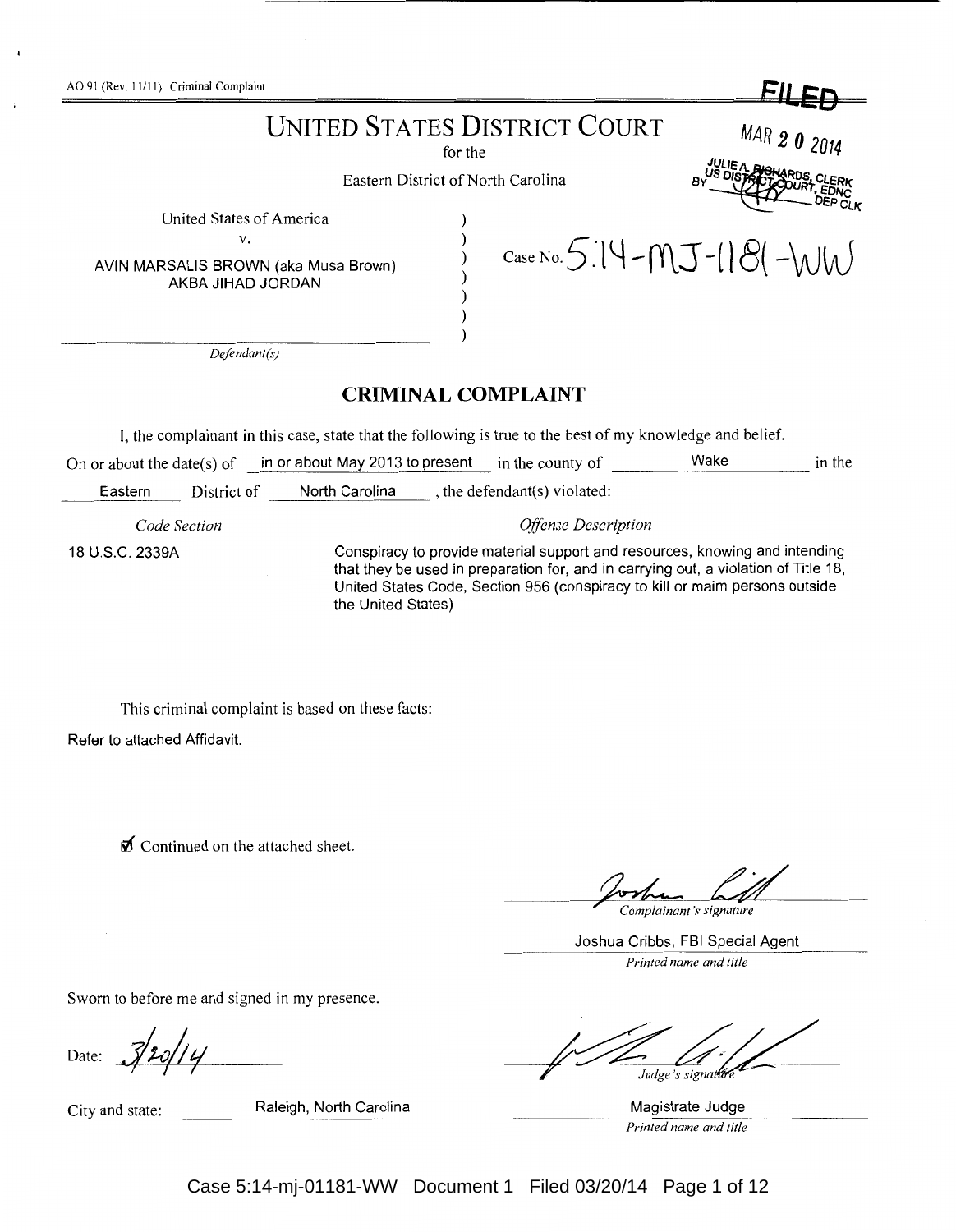#### **AFFIDAVIT IN SUPPORT OF AN ARREST WARRANT**

I, Joshua Cribbs, being duly sworn, depose and say:

1. I have been a Special Agent of the Federal Bureau of Investigation (FBI) since October 2010. During that time, I have conducted investigations in counter-terrorism cases in the United States. I have received training conducting criminal and intelligence investigations, conducting searches and seizures, and effecting criminal arrests.

2. The facts set forth in this affidavit are based on knowledge obtained through my participation in this investigation and information provided to me by other law enforcement officers involved in the investigation. This affidavit is being submitted for the sole purpose of establishing probable cause to support the requested criminal complaint. I have set forth only the facts necessary to support this request for a criminal complaint, and I have not included every fact known to me concerning this investigation.

3. Based on the information set forth below, there is probable cause to believe that AVIN MARSALIS BROWN (aka MUSA BROWN) and AKBA JIHAD JORDAN conspired, in violation of Title 18, United States Code, Section 2339A, to provide

## Case 5:14-mj-01181-WW Document 1 Filed 03/20/14 Page 2 of 12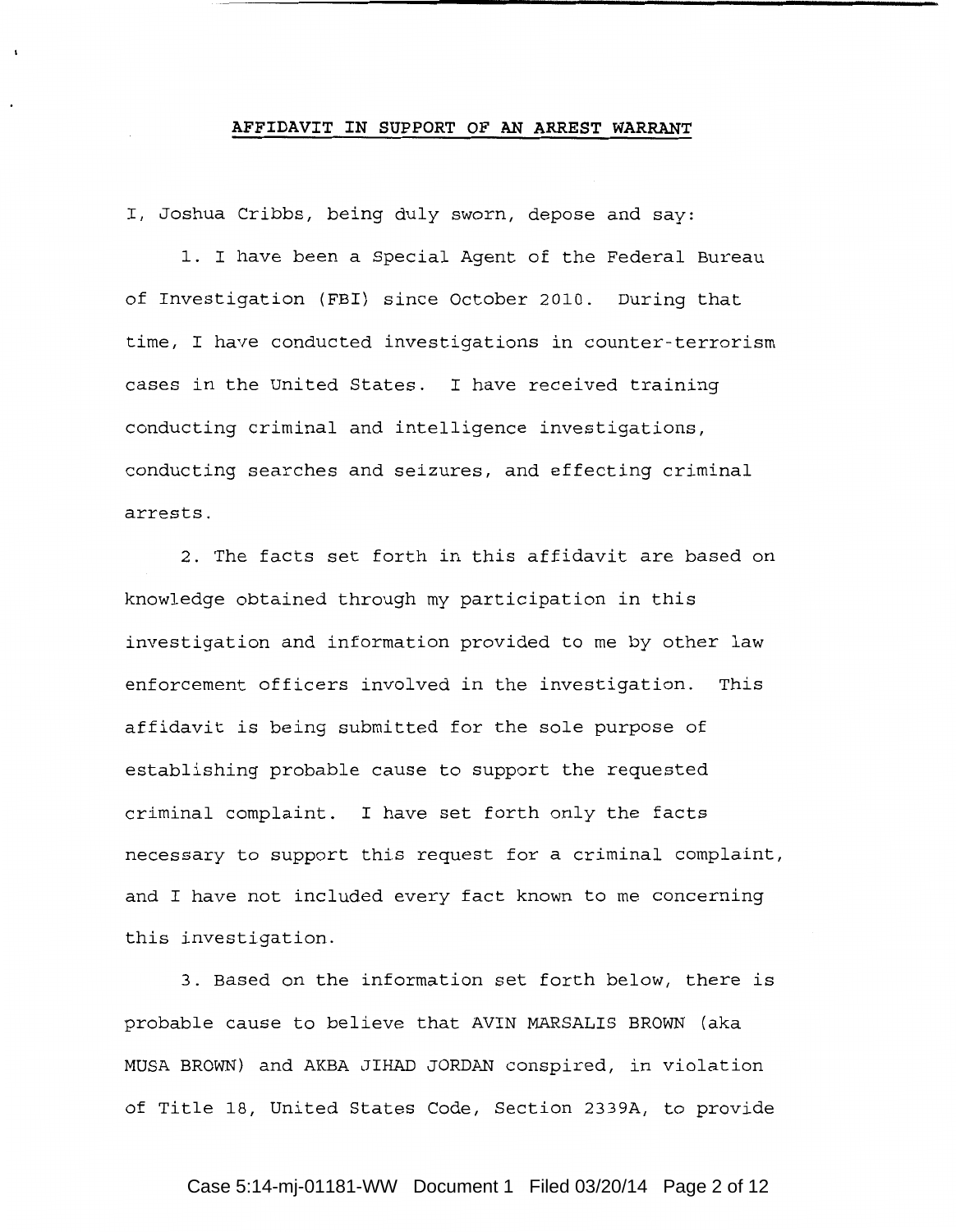material support or resources knowing and intending that they be used in preparation for, or in carrying out, a violation of Title 18, United States Code, Section 956, which makes it a crime to conspire to kill or maim persons outside the United States in violation of Title 18, United States Code, Section 956. The terms "Material Support or resources" as defined by Title 18, United States Code, Section 2339A(b) (1), includes "any property tangible or intangible  $\ldots$ , [and]personnel (1 or more individuals who may be or include oneself).  $\ldots$ ."

4. On May 27, 2013, BROWN contacted a Confidential Human Source (CHS #1) via email. Meanwhile, on June 7, 2013, another confidential source (CHS #2) met BROWN in person. Thereafter, on June 15, 2013, in response to an email from CHS #1, BROWN indicated that he wished to go overseas and fight, and asked CHS #1 what he should do to prepare to fight. During the course of the investigation, BROWN regularly communicated with CHS #1 using his email accounts and with CHS #2 using his email and social media accounts.

5. On July 15, 2013, BROWN informed CHS #1 via email that he had a few "brothers" who would be very helpful in fisabillah. (The Arabic term "fisabillah" literally means

#### Case 5:14-mj-01181-WW Document 1 Filed 03/20/14 Page 3 of 12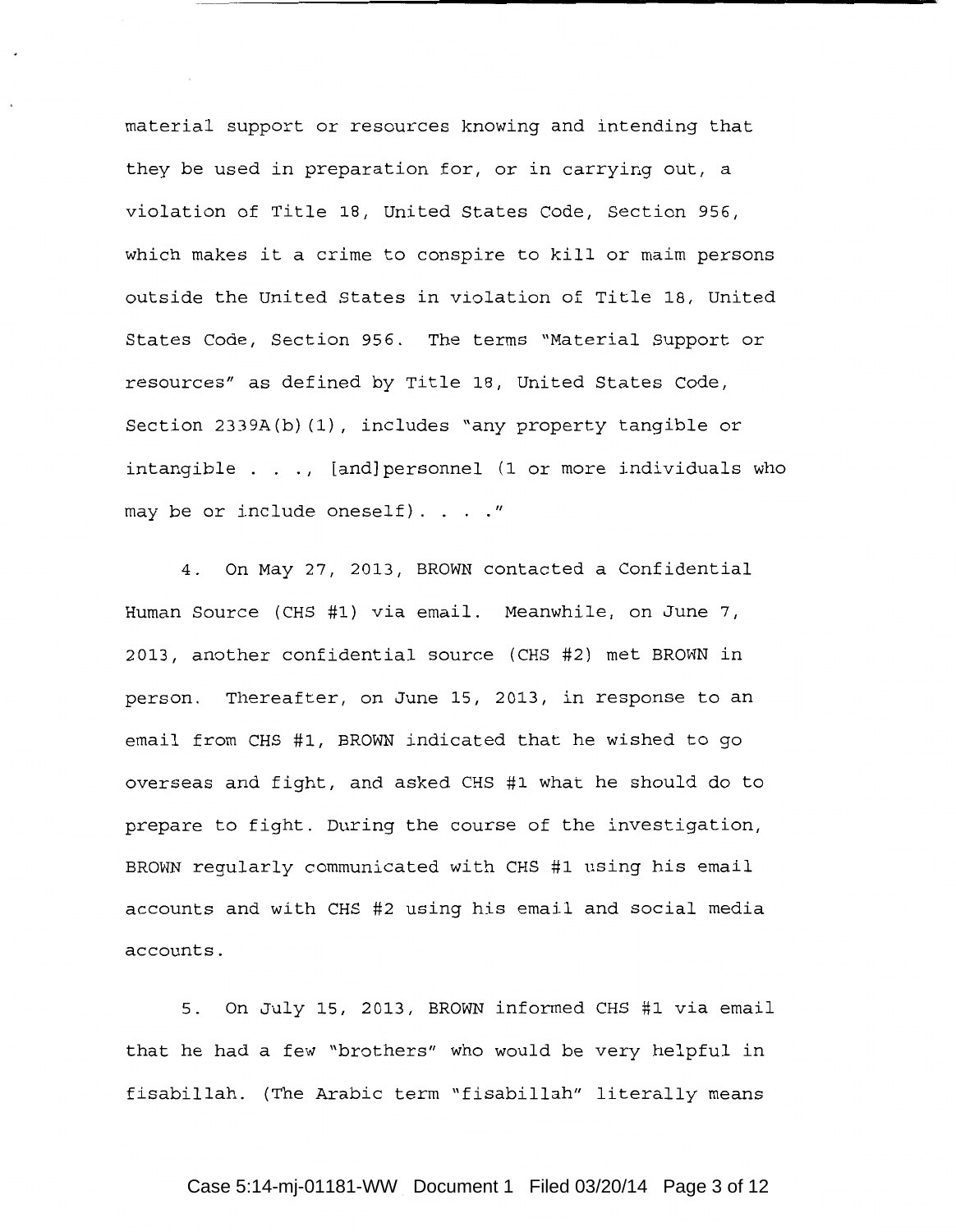"for the sake Allah." Your affiant knows based on his training and experience that, among those espousing or pursuing violent jihad, "fisabillah" is a coded term for violent jihad.) In several in-person conversations with CHS #2 during the course of the investigation, BROWN stated that he wanted to go to either Syria or Yemen to fight. Over the course of several months, BROWN became even more insistent on his desire to fight overseas.

6. During the course of the investigation, there were many conversations between CHS *#2,* BROWN and JORDAN in which they expressed a desire to fight the "kuffar" (non-Muslims) overseas. For example, on September 6, 2013, JORDAN told CHS #2 that he wanted to go to Syria and fight. In many of the conversations, BROWN and JORDAN were both present.

7. In numerous conversations, JORDAN discussed with BROWN the weapons that he has in his possession--including an AK-47--and described how he would not hesitate to use these weapons. JORDAN allowed CHS #2 to handle the AK-47 as well as other weapons owned by JORDAN. Moreover, JORDAN and BROWN frequently discussed weapons and the use of weapons in fighting the kuffar  $-$  both overseas and in the United States.

### Case 5:14-mj-01181-WW Document 1 Filed 03/20/14 Page 4 of 12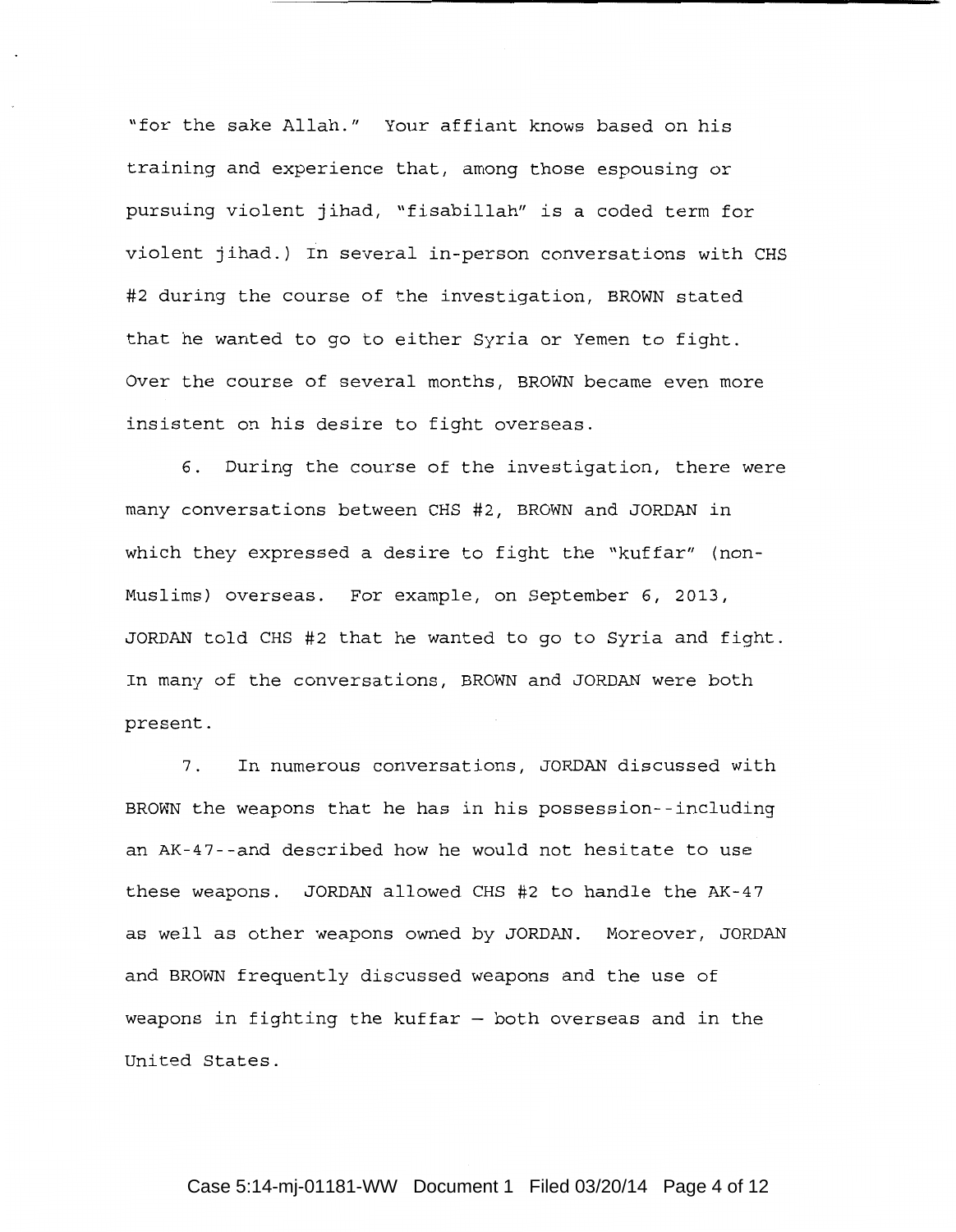8. JORDAN repeatedly emphasized the need to be physically fit so they could fight overseas, and he conducted physical training for BROWN, the CHS #2 and another person. JORDAN also emphasized the need to train with firearms. JORDAN functioned as a type of physical fitness, firearms and tactics instructor to BROWN and CHS #2.

9. BROWN and JORDAN on numerous occasions discussed the need to obtain passports to travel overseas for purposes of violent jihad. For example, on October 30, 2013, BROWN told CHS #1 via email, that he learned that it takes 2-4 weeks for the passport to arrive.

10. On November 12, 2013, CHS #2 told JORDAN about Basit Sheikh's arrest on terrorism charges. (On November 2, 2013, Basit Sheikh was arrested at Raleigh Durham Airport prior to boarding a flight to Beirut; he is currently awaiting trial in the Eastern District of North Carolina on charges of attempting to travel to Syria to provide material support to a designated terrorist organization.) JORDAN remarked to CHS #2 that he might be next.

11. On November 24, 2013, CHS #2 met with JORDAN. JORDAN commented that he wants to go Syria because he

## Case 5:14-mj-01181-WW Document 1 Filed 03/20/14 Page 5 of 12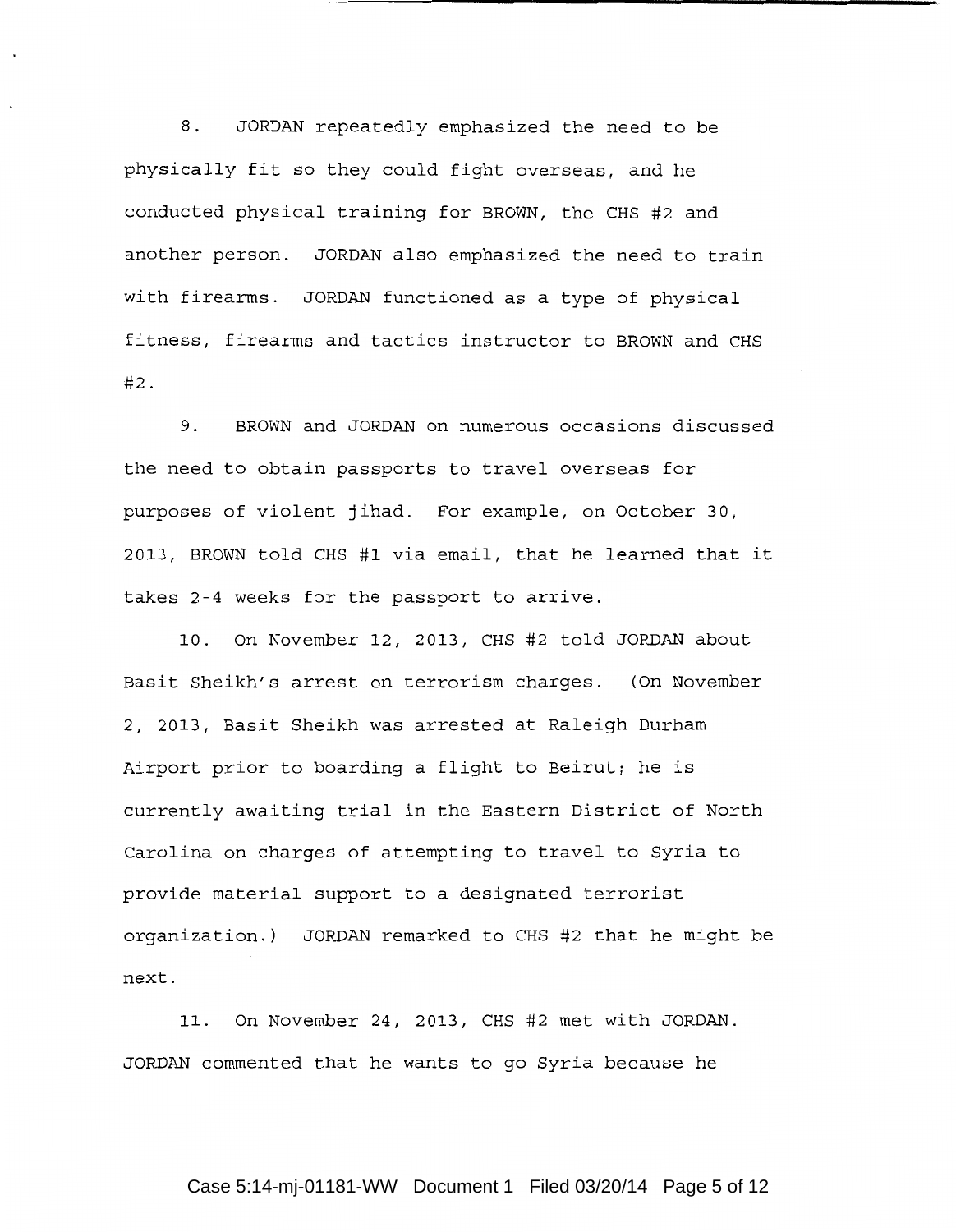thinks the caliphate may start there and he wants to be a part of that.

12. On November 29, 2013, JORDAN told CHS #2 he wants to fight in Syria. JORDAN wants to buy bulletproof vests, supplies and more guns. JORDAN asked the CHS to find a place for them to go shooting.

13. On December 30, 2013, CHS #2 met with BROWN and JORDAN. BROWN said he is waiting for his passport. BROWN said he has been talking online to a "brother" in Sham (Syria) who was shot in the foot. BROWN also said he had been talking to another "brother" in Australia who told him to be careful because a lot of "brothers" have been getting caught. BROWN and JORDAN reiterated their desire to travel overseas for jihad. They also discussed their desire to get away from the kuffar here and how Muslims here in the U.S. do not practice true Islam.

14. On the same date, the group went to JORDAN's apartment. JORDAN went into his bedroom and returned to the living room with his AK-47 which he propped against a wall near him. JORDAN was wearing a vest that contained several loaded magazines for the AK-47. Thereafter, JORDAN went back into his bedroom and returned with the Mini-14 (assault rifle), more ammunition and a sword. JORDAN laid all the weapons on the floor to include the AK-47. JORDAN

### Case 5:14-mj-01181-WW Document 1 Filed 03/20/14 Page 6 of 12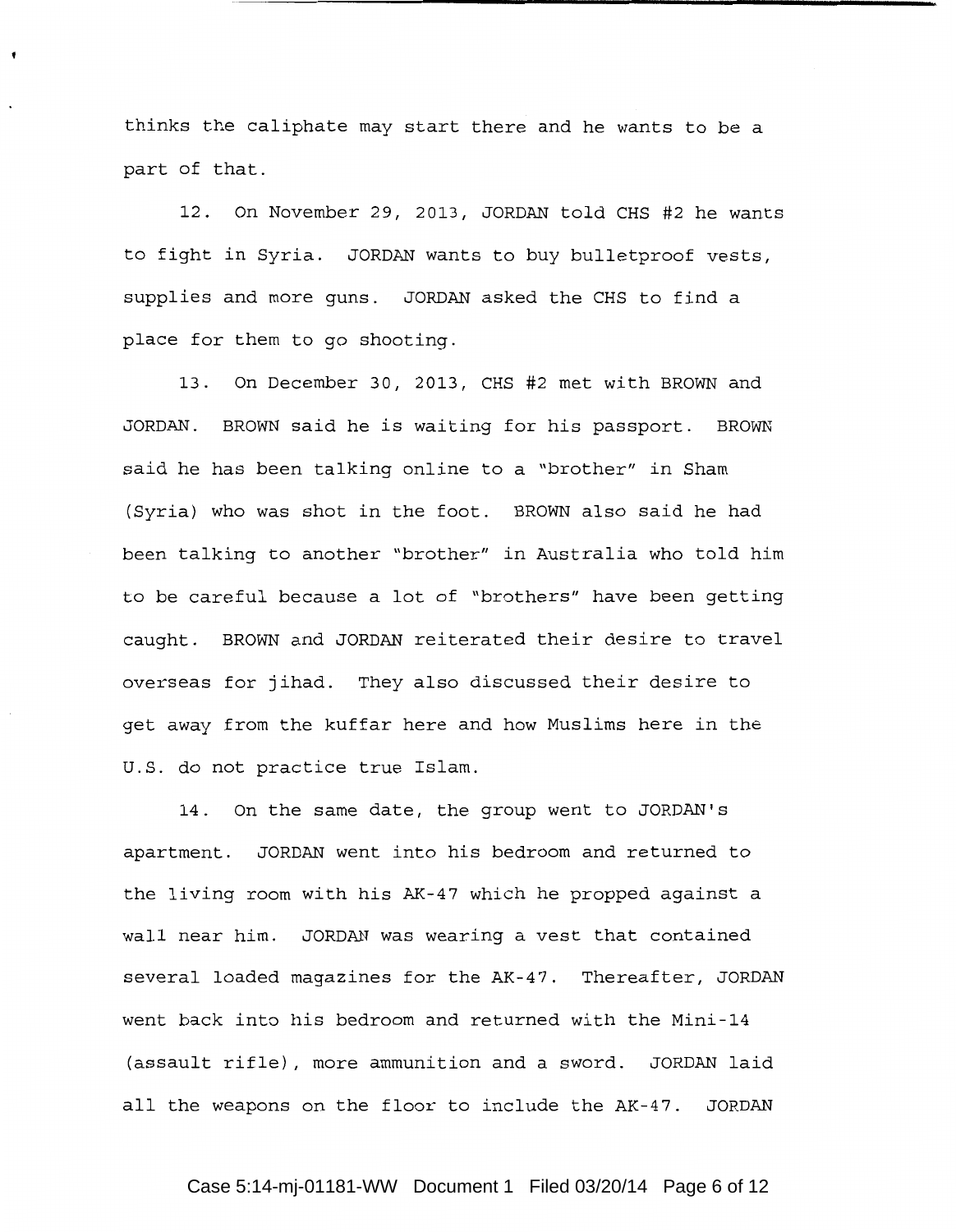showed BROWN how to break down the AK-47. JORDAN told BROWN about the capabilities of the weapons and let BROWN handle them. JORDAN told BROWN that he didn't know whether to go overseas for fisibillah or conduct fisabillah here. BROWN agreed with JORDAN. Finally, BROWN and JORDAN talked about getting physically fit and training to be stronger than the kuffar.

15. On numerous occasions in early 2014, BROWN and JORDAN continued discussing fighting in overseas locations and the best routes of travel to those locations. Syria and Yemen were the countries most frequently discussed. JORDAN emphasized the need to fight both overseas and in the United States-but was committed to fighting primarily overseas. BROWN and JORDAN discussed traveling together, but BROWN was always a little bit further along than JORDAN in his efforts to travel.

16. Again, on January 18, 2014, CHS #2 met with JORDAN and BROWN. BROWN, JORDAN and the CHS talked about traveling to Syria and using BROWN's connections to get them there.

17. On January 23, 2014, CHS #2 met with JORDAN at JORDAN's residence. JORDAN told CHS #2 that he wanted to buy more ammunition magazines, because he did not want to

#### Case 5:14-mj-01181-WW Document 1 Filed 03/20/14 Page 7 of 12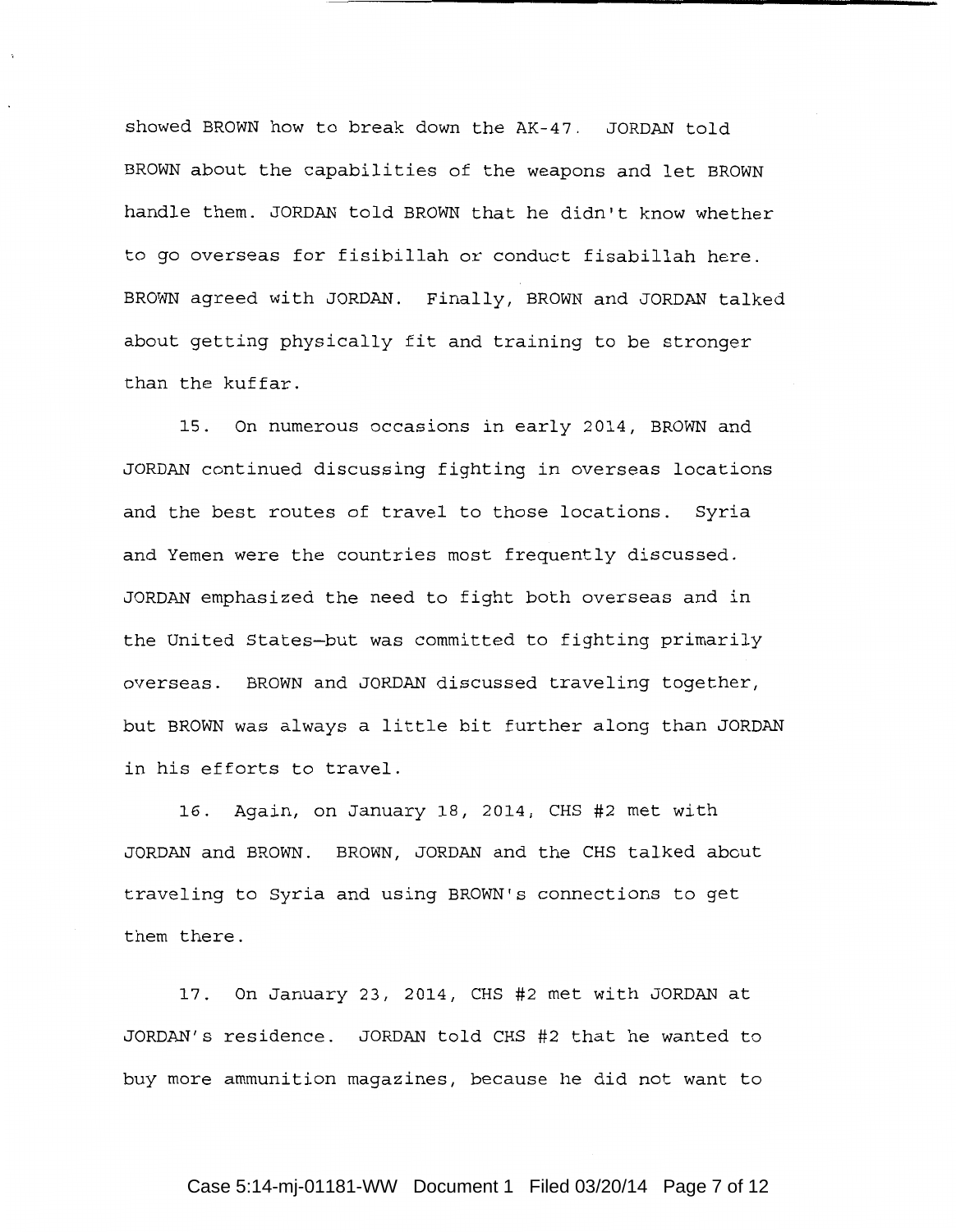run out of ammunition if he ever got into a fire fight. JORDAN indicated that he would have the money for the passport by the end of February, but may have to borrow money from his mother to pay for the passport. JORDAN told CHS #2 they needed to be careful and not let anyone know about their plans to travel. JORDAN told CHS #2 that if anyone asked about travel, they should say that they are going overseas for vacation or tourism. JORDAN informed CHS #2 he was sleeping on the floor in the kitchen on a blanket with his AK-47 and the Quran beside him like the "brothers" overseas.

18. In January 26, 2014, BROWN told CHS #2 that he had received a United States Passport. JORDAN said he was trying to secure the funds for his passport. JORDAN did, however, have a picture taken for a passport and made an appointment at the local United States Post Office for March 21, 2014, to apply for a passport.

19. In a conversation with CHS #2 on February 7, 2014, BROWN and JORDAN discussed how using the cover of a charity would make it easier to get into Syria.

20. During the course of investigation, both BROWN and JORDAN discussed persons who have been arrested traveling overseas to fight and talked about countermeasures to defeat criminal charges. For example,

## Case 5:14-mj-01181-WW Document 1 Filed 03/20/14 Page 8 of 12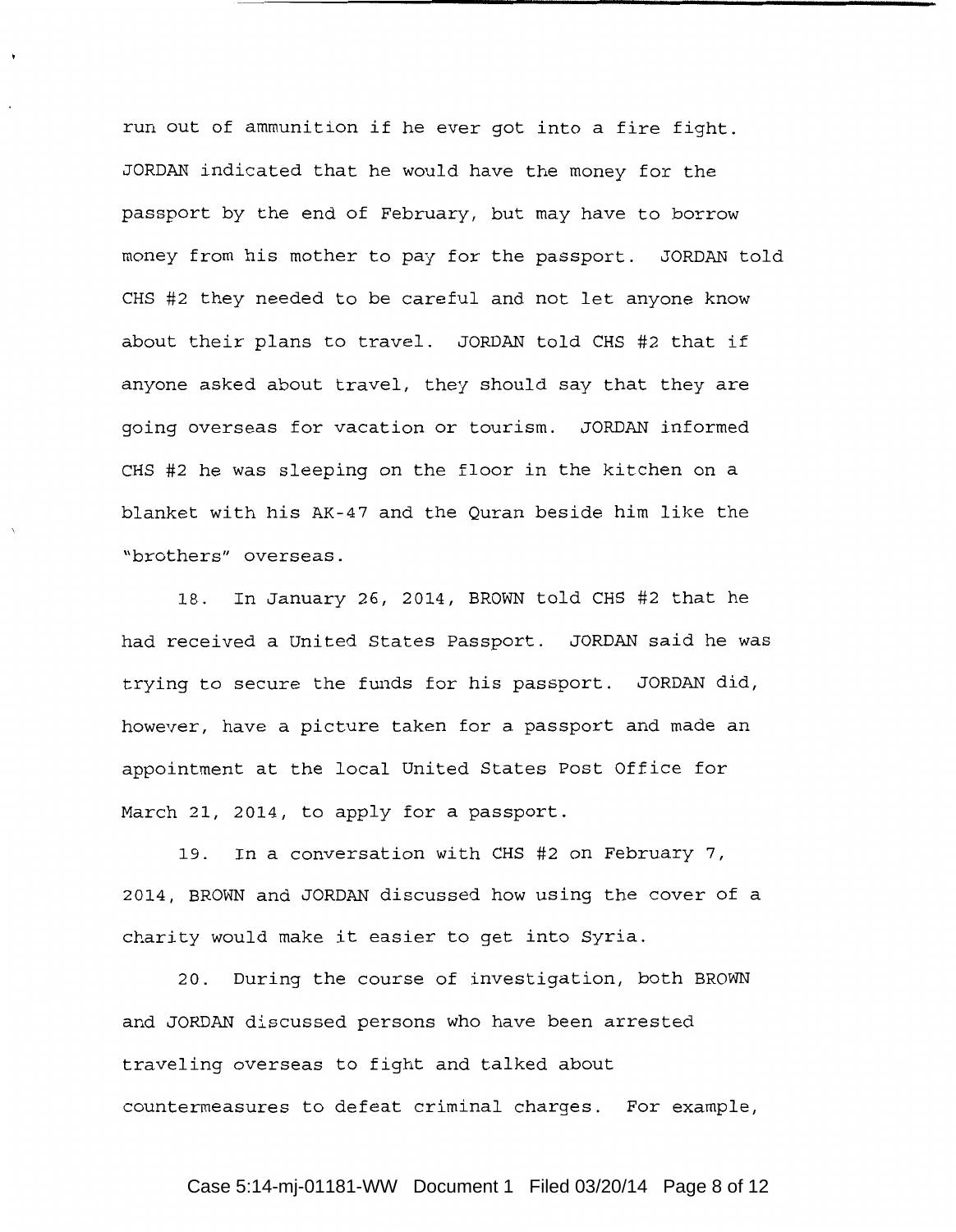they discussed the fact that a criminal case was all about intent and emphasized that they could assert they were traveling for charitable reasons.

21. On February 25, 2014, CHS #2 met with JORDAN outside of JORDAN's residence. JORDAN told CHS #2 that he has been doing research on patterns of "brothers" getting arrested. JORDAN discussed his view that, in Syria, the United States only sides with those fighting for democracy, not Sharia. JORDAN told CHS #2 that BROWN still wants to go to Yemen. JORDAN said he told BROWN that it is easier to get into Syria than Yemen. JORDAN said that if BROWN goes to Syria first he could establish contacts there to get to Yemen.

22. On March 7, 2014, CHS #2 told BROWN he had been watching videos and is uncertain about Syria. BROWN then asked CHS #2 when CHS #2 and JORDAN were supposed to get their passports. CHS #2 told BROWN it would be soon.

23. Later on March 7, 2014, CHS #2 and BROWN met with JORDAN. They spoke about Syria and Yemen and the merits and difficulties of traveling to both locations. JORDAN then stated that he wanted to go to Yemen. CHS #2 commented that the "brothers" in Yemen appear to be more structured. BROWN discussed smuggling methods for bringing

#### Case 5:14-mj-01181-WW Document 1 Filed 03/20/14 Page 9 of 12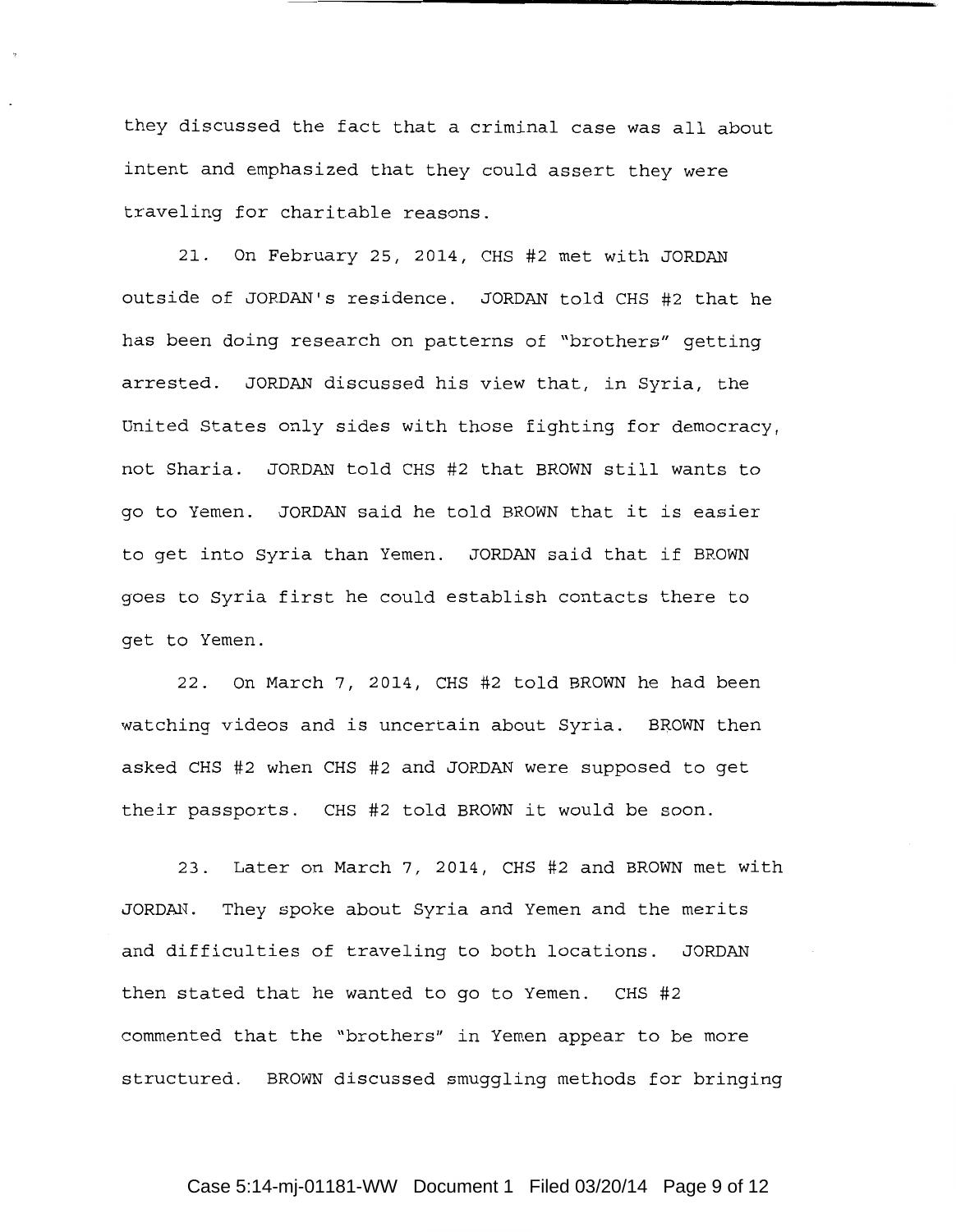jihad fighters into Yemen from neighboring countries and noted that one needs a visa to enter Yemen. BROWN said it is highly recommended that all Muslims go and fight jihad wherever it is needed. BROWN concluded by saying they need to get out of the U.S., the land of the kuffar, and go fight.

÷

24. On March 9, 2014, CHS #2 went to JORDAN's house. JORDAN told CHS #2 that JORDAN and BROWN had discussed travel to Yemen. JORDAN talked about the need to train for fisabillah. CHS #2 said they do not know what kind of training will be provided if they travel. JORDAN said that he wanted to go shooting but that there was a need to stay low key because of what they had been talking about. JORDAN stated that if they cannot get overseas then their training ground may need to be their battleground. (Your affiant understands this to mean that if they cannot travel overseas for violent jihad then may have to conduct violent jihad in the United States.) CHS #2 asked if JORDAN had enough money for his passport. JORDAN said he did.

25. On March 11, 2014, CHS #2 met with JORDAN and another person. JORDAN said they should die in battle against the kuffar. JORDAN then left with CHS #2 and told

### Case 5:14-mj-01181-WW Document 1 Filed 03/20/14 Page 10 of 12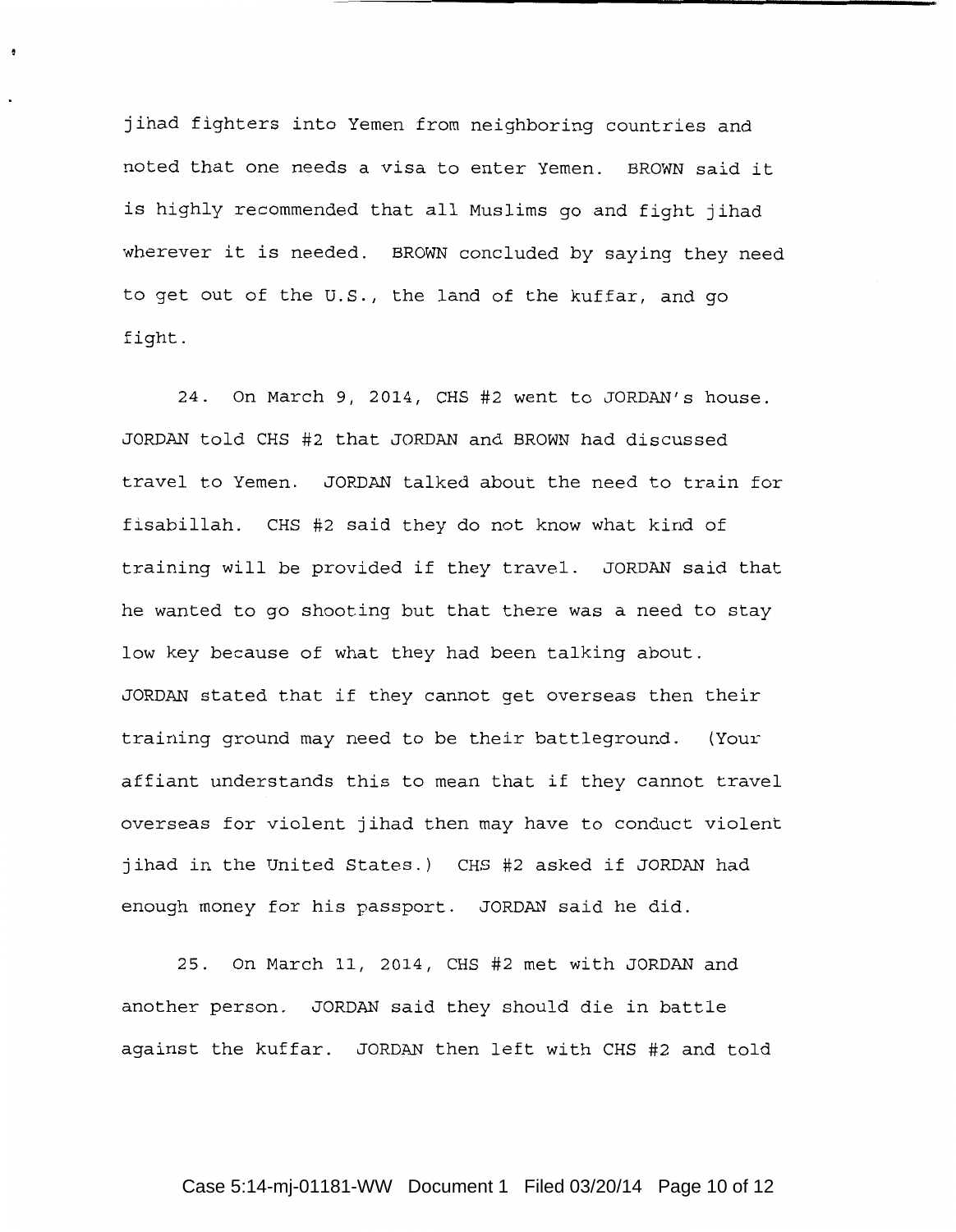CHS #2 that they need to be ready because it is the kuffar against Islam.

 $\cdot$ 

26. On March 16, 2014, BROWN advised CHS #2 that he was leaving on Wednesday, March 19, 2014 for Syria. BROWN did not provide his itinerary but disclosed that he had two contacts in Syria who he met online.

27. On March 19, 2014, BROWN traveled to Raleigh Durham International (RDU) Airport and was arrested. In a Mirandized interview, BROWN stated that he had purchased a ticket to fly to Turkey and that he intended to travel to Syria.